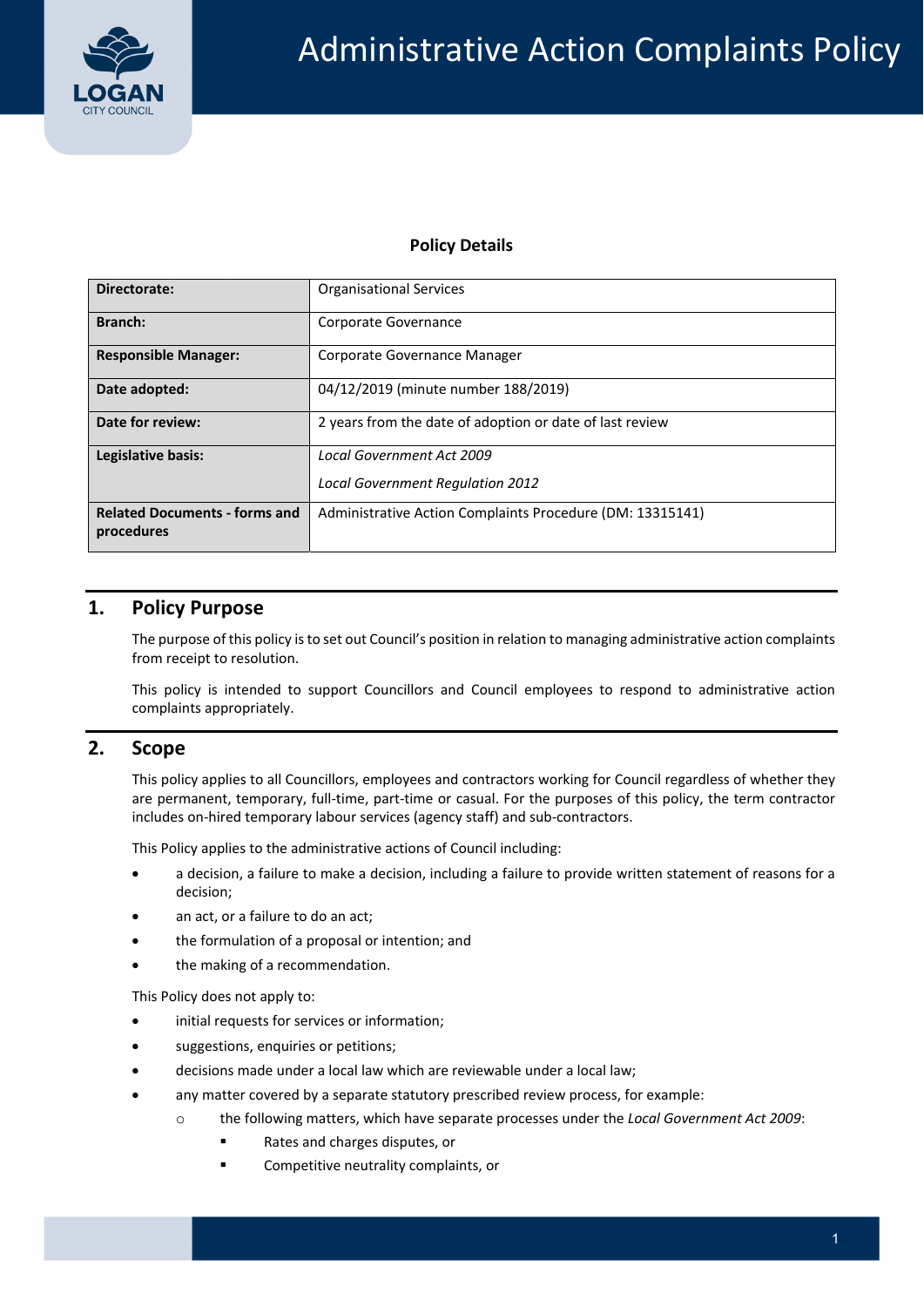- **Example 12** Councillor conduct complaints
- o a prescribed process under the *Planning Act 2016*
- o a prescribed process under the *Animal Management (Cats and Dogs) Act 2008*
- o a prescribed process under Logan City Council's Local Law No 2 (Administration)
- Councillor conduct;
- a decision of a Court.

### **3. Policy Statement**

#### **Principles**

 Logan City Council is committed to delivering quality customer service and communicating effectively with our community. Despite our best efforts, people may not be happy with an administrative action of Council.

 Council welcomes complaints about the administrative actions of Council as a form of feedback from our community and will endeavour to respond to those complaints in a fair, efficient and transparent manner and use them as a means to improve our services, systems, procedures and policies.

Council is committed to:

- Maintaining a high level of customer service whilst managing complaints in keeping with the spirit of Council's Customer Service Charter;
- Detection and rectification, where appropriate, of administrative errors;
- Identification of areas for improvement in Council's administrative practices;
- Enhancement of the community's confidence in the complaints management process and the reputation of Council as being accountable and transparent; and
- Building the capacity of Council officers to manage complaints effectively and continuously improve processes.

#### **Administrative Actions Complaints Procedure**

  As required by the *Local Government Act 2009*, an administrative actions complaints management procedure has been developed. All administrative actions complaints will be managed in accordance with the Administrative Action Complaints Procedure (DM: 13315141).

 The Administrative Action Complaints Procedure also outlines a complainant's review rights if they are not satisfied with the response to an administrative action complaint, including their rights to seek an external review by the Queensland Ombudsman.

### **4. Reporting**

 Corporate Governance will provide quarterly reports to the Chief Executive Officer and Executive Leadership Team on the operation of the Administrative Action Complaints Policy and Administrative Action Complaints Procedure. This will include information on the number of outstanding administrative action complaints, and any that have not been actioned within the timeframe set out in the Administrative Action Complaints Procedure.

  Section 187 of the *Local Government Regulation 2012* also requires Council to provide information about the performance of the Administrative Action Complaints Policy and Administrative Action Complaints Procedure in resolving complaints, and statistics on the number of administrative action complaints received, resolved, or not resolved during the financial year.